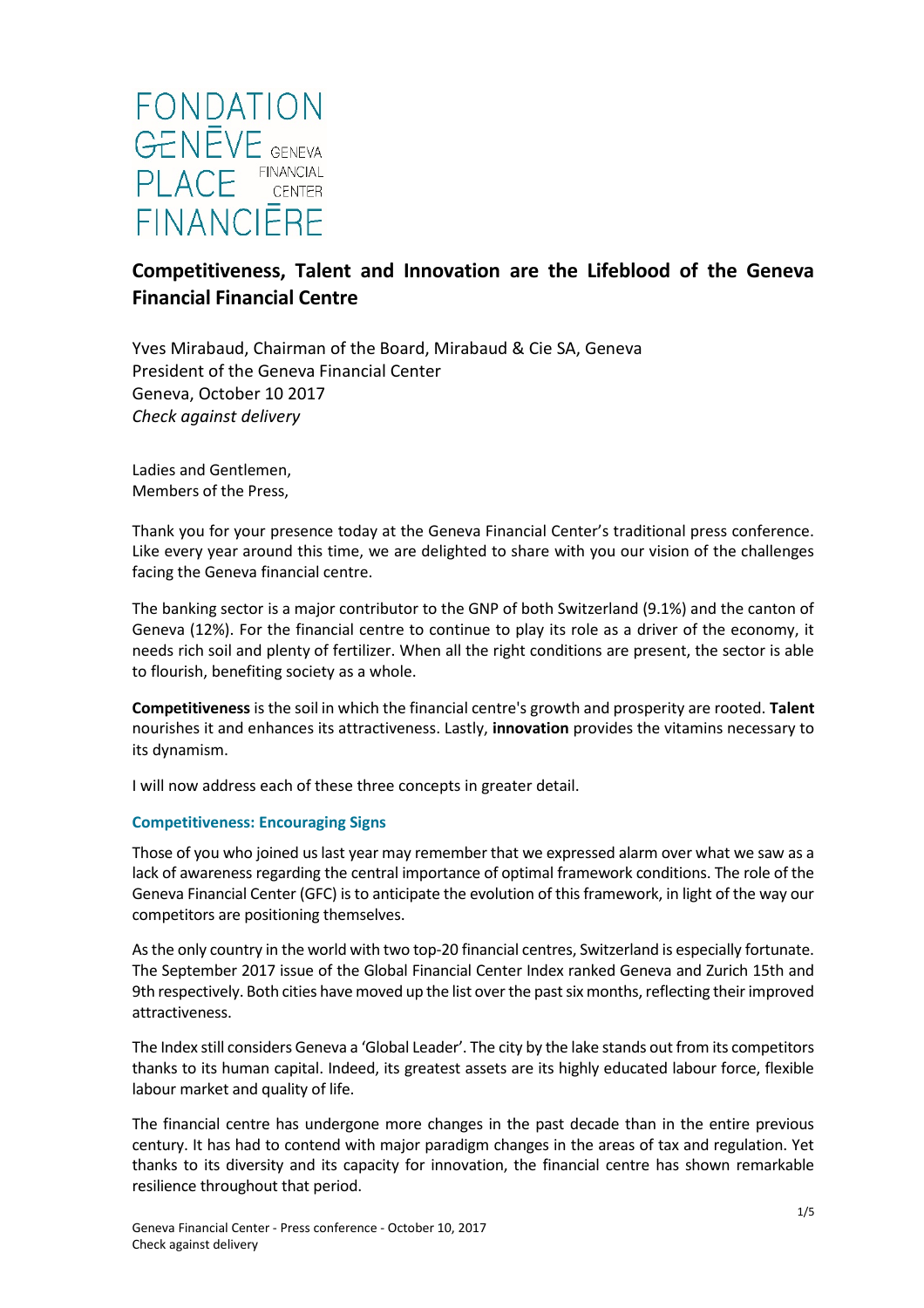I can now say it loud and clear: the settlement of the past is no longer a central concern. Instead, banking and financial institutions are now clearly focusing their efforts on developing strategies for the future.

Of all the ingredients that contribute to our international competitiveness, I would like to focus on the following three:

- Market access;
- A measured and differentiated approach to regulation, in line with international standards; and
- An attractive tax system grounded in a high degree of legal predictability and security.

According to our 2017-2018 Economic Survey, which will be presented to you shortly, the recent growth in net assets can be attributed to clients outside of Switzerland. Swiss banking is thus an export industry first and foremost. Consequently, improving access to foreign markets is a strategic priority, not only to enable us to continue to serve these clients from Switzerland but also to create jobs domestically.

The European Union remains Switzerland's main trading partner, and this is true for the banking sector as well. Good relations with the EU are therefore essential. However, the relationship has been sorely tested in recent years on a number of topics, many of which remain unresolved. Chief among these are discussions on an institutional agreement and the issue of free movement of people.

There are three possible approaches to end this period of uncertainty.

In the long term, it is imperative that we reach an agreement on financial services in order to allow banks to benefit from the necessary legal security. However, negotiating such an agreement will likely take several years. Moreover, this approaches assumes that Switzerland will adopt the entire package of EU financial law, a prospect that is hard to countenance from a political standpoint. A better option may be to explore other ways to improve market access in a more step-by-step manner.

A second possible approach, therefore, is to negotiate bilateral agreements with individual EU member states in areas that fall within their remit. In 2013, for example, Switzerland and Germany signed an agreement allowing Swiss banks to offer cross-border services to German clients from Switzerland, with no obligation to establish a local presence. Unfortunately, there is a lack of political will on the part of other European countries at present, due in large part to concerns over the respect of free movement of people, as well as a tendency towards protectionism.

The third approach is to provide Switzerland with a regulatory framework that the EU will recognize as equivalent to its own. This is known as the equivalency approach.

The Federal Financial Services Act (FFSA) and the Federal Financial Institutions Act (FinIA) attest to the progress already achieved towards the adoption of a regulatory framework in line with international requirements and practice.

Following a chaotic start in 2015, both bills are now on the right track. The perseverance of stakeholders in the financial sector and Parliament should be saluted. In their current form, the two bills meet the need for modern investor protection.

The FFSA and FinIA thus reinforce the legal security, transparency and reputation of the Swiss financial centre. Coming into force in 2019 at the latest, they will bring Switzerland's financial legislation into conformity with European regulations, a prerequisite for access to EU markets.

Furthermore, the new laws show that it is possible for all the various economic players to find common ground in the interest of safeguarding our competitiveness. We hope that they will again mobilise their efforts in support of a competitive tax framework.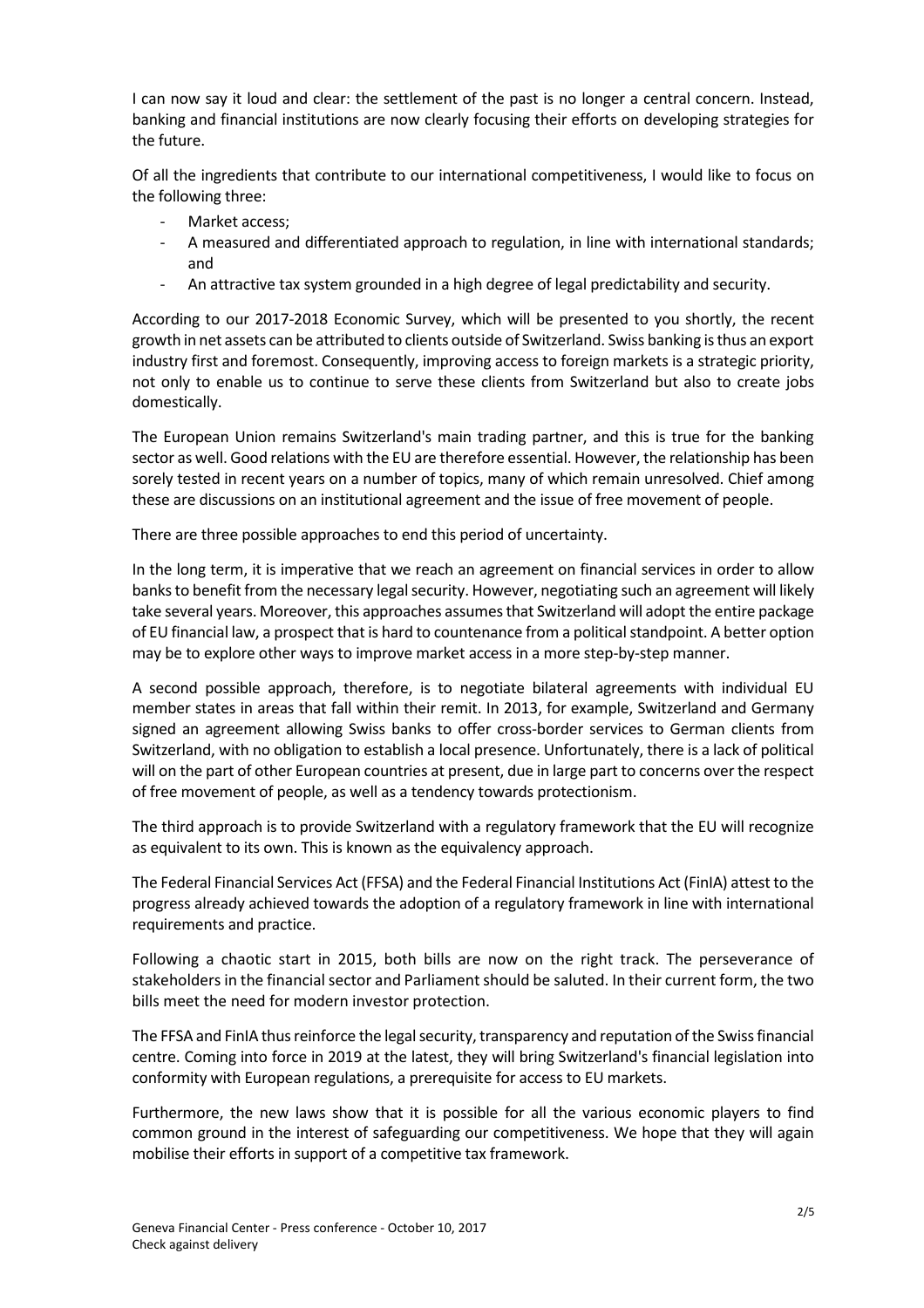On the latter point, a central issue for our organisation is whether Switzerland (and Geneva) will succeed in passing the much-needed reform of corporate tax, recently renamed 'Fiscal Project 17'.

On February 12, 2017, the Swiss people rejected the third Federal Corporate Tax Reform (CTR III) by a 60% majority. Ten days later, the Federal Council asked the Federal Department of Finance to draw up a new proposal, the outline of which was unveiled at the end of the summer. A consultation procedure has been launched, in which the Geneva Financial Center will of course participate, taking particular care to ensure the proposed bill safeguards our fiscal competitiveness.

Our credo remains unchanged: the new tax code should put all businesses on an equal footing, creating a system that is transparent, sustainable, and enjoys broad international acceptance.

Learning from the defeat of the CTR III, the Fiscal Project 17 does away with 'notional interest deduction', or NID. The GFC is delighted that this concept has been abandoned, as it crystallised much of the opposition to the CTR III, so much so that the Geneva cantonal authorities decided to discard it.

'Fiscal Project 17' includes several other hotly debated changes:

- The tax on dividends would be increased to 70% for natural persons at the federal and cantonal levels.
- The cantonal share of Federal Direct Tax would go from 17% to 20.5%. As a reminder, the CTR III proposed a rate of 21.2%.

Although these are clearly important points, they must not be allowed to obscure the overall goal of the reform, which is to protect our competitiveness and the jobs that depend on it. Companies with special tax status figure prominently in the order books of many small and medium-sized businesses in Geneva. The 'FP 17' establishes a reassuring and flexible framework, allowing each canton to apply its provisions according to its specific needs. It would be detrimental, therefore, if opposition to the reform were to focus on a few isolated aspects at the expense of the common interest.

Framework conditions are important, but the future of the financial centre depends also on the men and women who work there.

### **Talent: the DNA of the Geneva financial centre**

You have no doubt already had a chance to read the World Economic Forum's recently published 'Global Competitiveness Index 2017-2018'. Switzerland tops the list for the 9th year in a row, thanks in large part to its flexible labour market and excellent education system. Few financial centres offer such a high-quality labour force and broad range of expertise.

To foster talent, investing in education and training is more of a priority than ever.

The financial centre relies on its ability to attract talented professionals from around the world in order to meet the needs of its international clientele. That is why the Geneva Financial Center closely follows proceedings in Parliament concerning the application of the initiative 'against mass immigration' of February 9, 2014. The pragmatic solution adopted by both Chambers last December should go some way towards improving legal security in this area.

That is all I will say on the topic, as Pascal Besnard, a Member of the GFC Board, will go into greater detail later regarding our activities in the field of education and training.

According to the WEF Index, the capacity to innovate is, along with education, a key factor of competitiveness. Some of you recently asked if Geneva is capable of inventing the finance of the future. I would like to make a few points in response.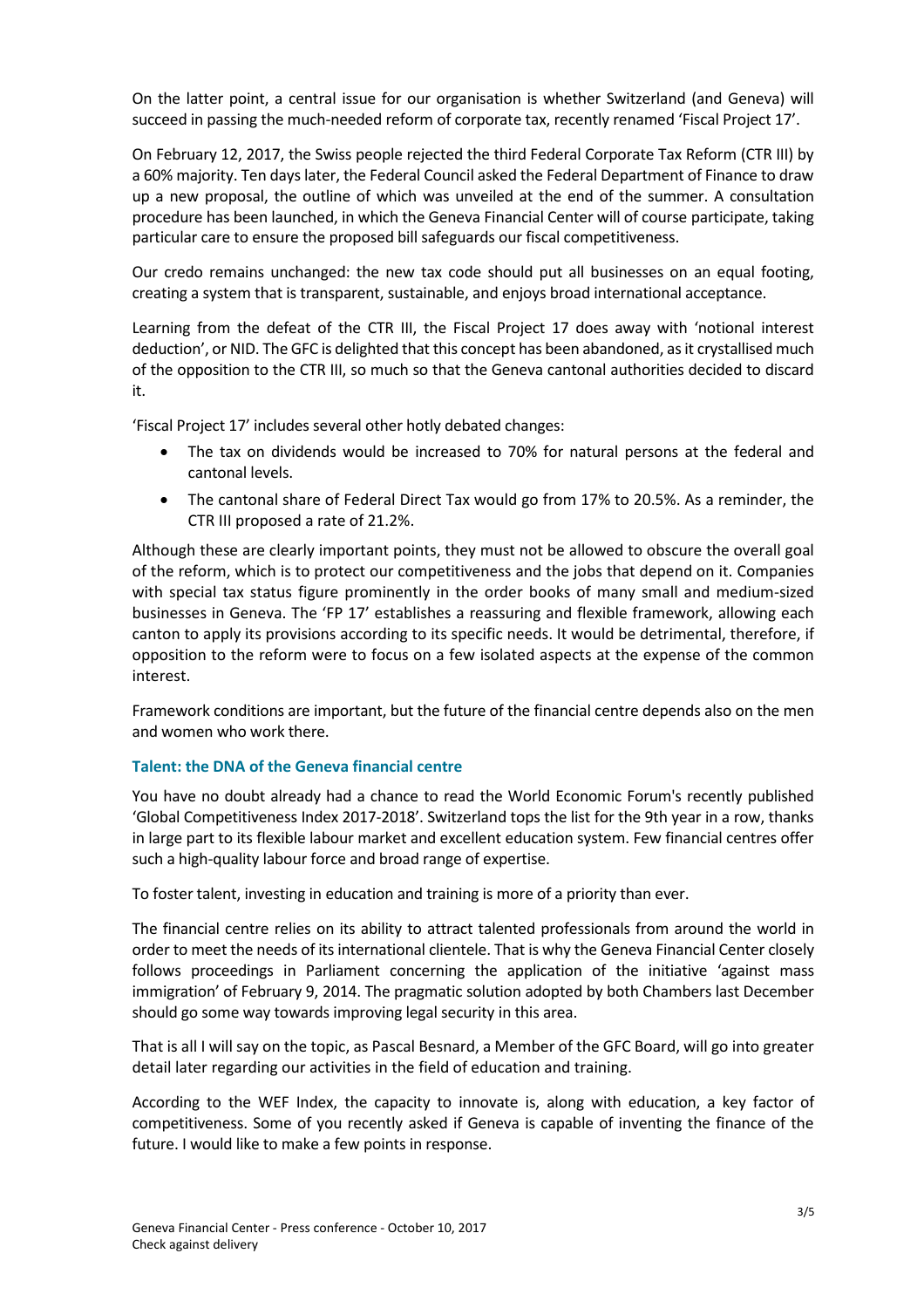#### **Finance Innovates**

Innovation is the mantra on everyone's lips nowadays. I believe that innovation should be seen less as an end in itself than as a means to strengthen the foundations on which the success of our financial centre was built. At the same time, innovation has opened up some promising new avenues, including:

- FinTech;
- Sustainable finance; and
- Philanthropy.

**FinTech** is a trendy concept, but what exactly the term refers to is not always clear. Digital technology has become the main driver of innovation in most industries, and finance is no exception.

The fact that there are no numbers available for the FinTech sector in Switzerland perpetuates the myth that Swiss banks are lagging behind their foreign competitors. In fact, contrary to common belief, the Swiss financial centre pioneered digital solutions long before the word FinTech was coined. The first digital initiatives, such as online banking, appeared in the early 2000s.

In Geneva today, there are as many approaches to FinTech as there are types of bank. Some have chosen to develop tools in-house, others have decided to purchase mature solutions, while others again have set up digital platforms to integrate independent wealth managers. Not to mention a small number of institutions who have opted for a fully digital business model.

We also note that attitudes in the FinTech sector have evolved. Relations among financial innovation players have improved, and start-ups now understand that banks have access to the clients and data they so desperately need. We firmly believe that this inclusive and collaborative mindset is the key to their success.

Like FinTech, **sustainable finance** is another new avenue currently being explored by the Geneva financial centre.

Over the past 20 years or so, many financial intermediaries have chosen to adopt socially responsible investment strategies. Is innovation really the right word in this case? I believe it is. Indeed, interest in this investment style has grown significantly in recent years, for two reasons. On the one hand, its investment criteria can now be applied to a variety of different strategies. On the other, 2016 was marked by a growing awareness of sustainable finance, both in Switzerland and abroad, lending it a new impetus.

Three numbers are worth quoting:

- According to a recent study by Swiss Sustainable Finance, sustainable investments in Switzerland totalled CHF 266 billion in 2016, up 39% from 2015.
- More than 220 companies active in sustainable finance are based in Switzerland.

In Geneva, sustainable finance contributes to the diversity of the financial centre by attracting complementary new skills. Thus, it represents not only an important source of growth, but also a factor of differentiation from competiting financial centres.

The GFC has supported Sustainable Finance Geneva since it was founded in 2008. The non-profit association recently published a book whose title perfectly encapsulates my point: 'The World Changes, Finance Innovates'.

There is but a small step from sustainability to **philanthropy** – a step that many banks have already taken.